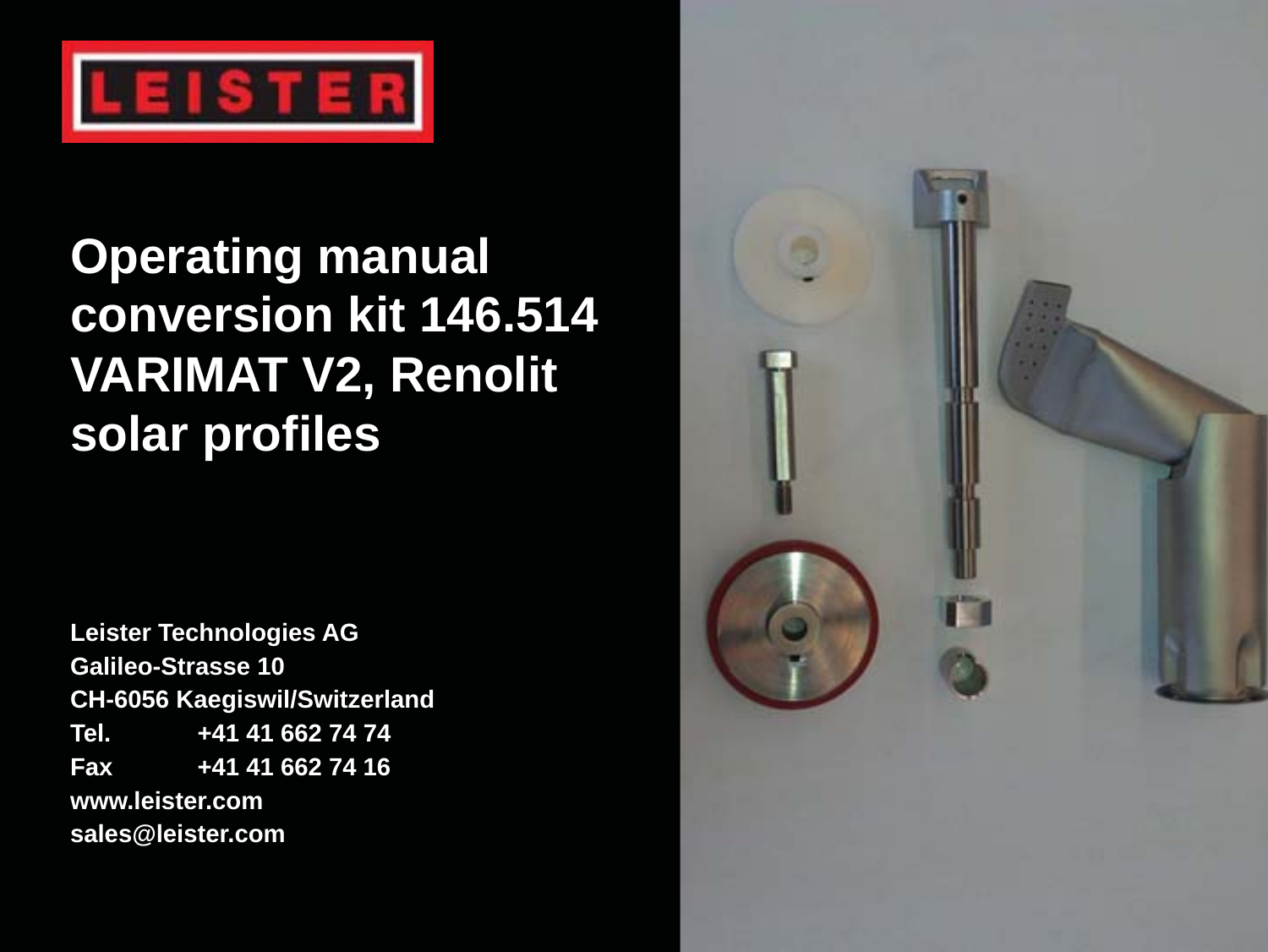# **Application not for North America**



Due patent-protected situation is this kit not to apply for North America!

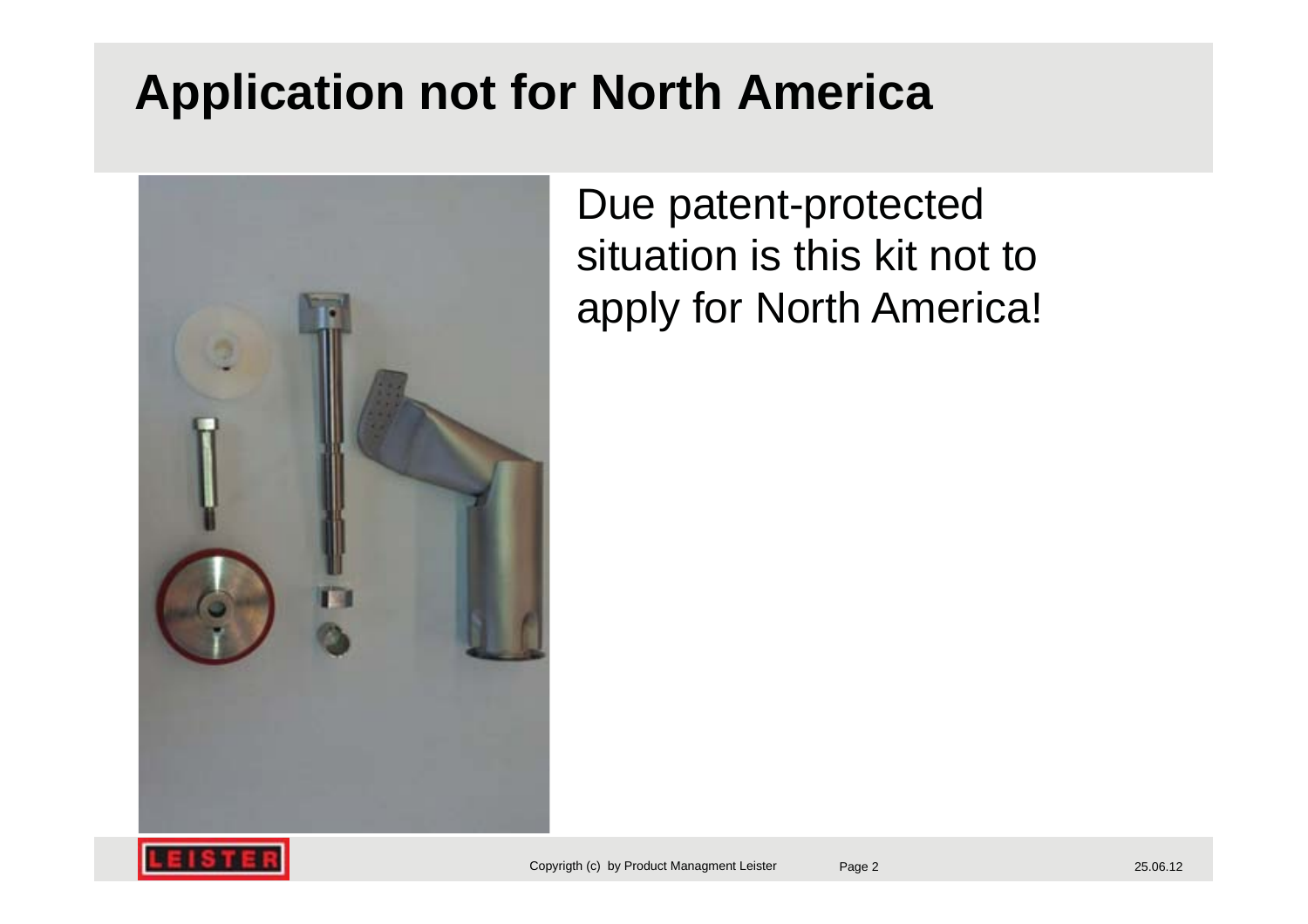# **Easy welding of Renolit profiles for solar panels**



#### Ohne Auflast - ohne Dachdurchdringung

#### · Sehr leicht

- · Einfache, sichere und schnelle Montage
- · Kann auf bestehenden Dächern nachgerüstet werden
- · Geeignet für alle Arten von Solarmodulen
- · Geprüft für Windgeschwindigkeiten bis zu 200 km/h





#### **Bauteile des ALKORSOLAR Systems:**

Extrudierte ALKORSOLAX Kunststoffprofile: RENOLIT ALKOSPLAN $_{\rm{max}}$ (PVC-P)<br>RENOLIT ALKOSTEC....... (EVA) Linge: 3 Meter Basignofil: 80 mm breit Wanddicke Kututstoff: 3 mm Höhe: 33 min.



Holm: 25 mm Breibe: 20 mm Aluminiumqualität: **ENEDED TO ASMAN (US P.2.2)** 

RENOLIT ALXORPLUS, ..... sellstschneidende Edelstablschraube mit Dichtring

Durchmesser: 6,3 mm Llinge: 25 mm Leiststahl: A2 Schrisistenhaut: SWR



- Welding with 20 mm VARIMAT nozzle
- Recommended parameters: 4 m/min, 550°



Breiber: 30 mm

Copyrigth (c) by Product Managment Leister Page 3 25.06.12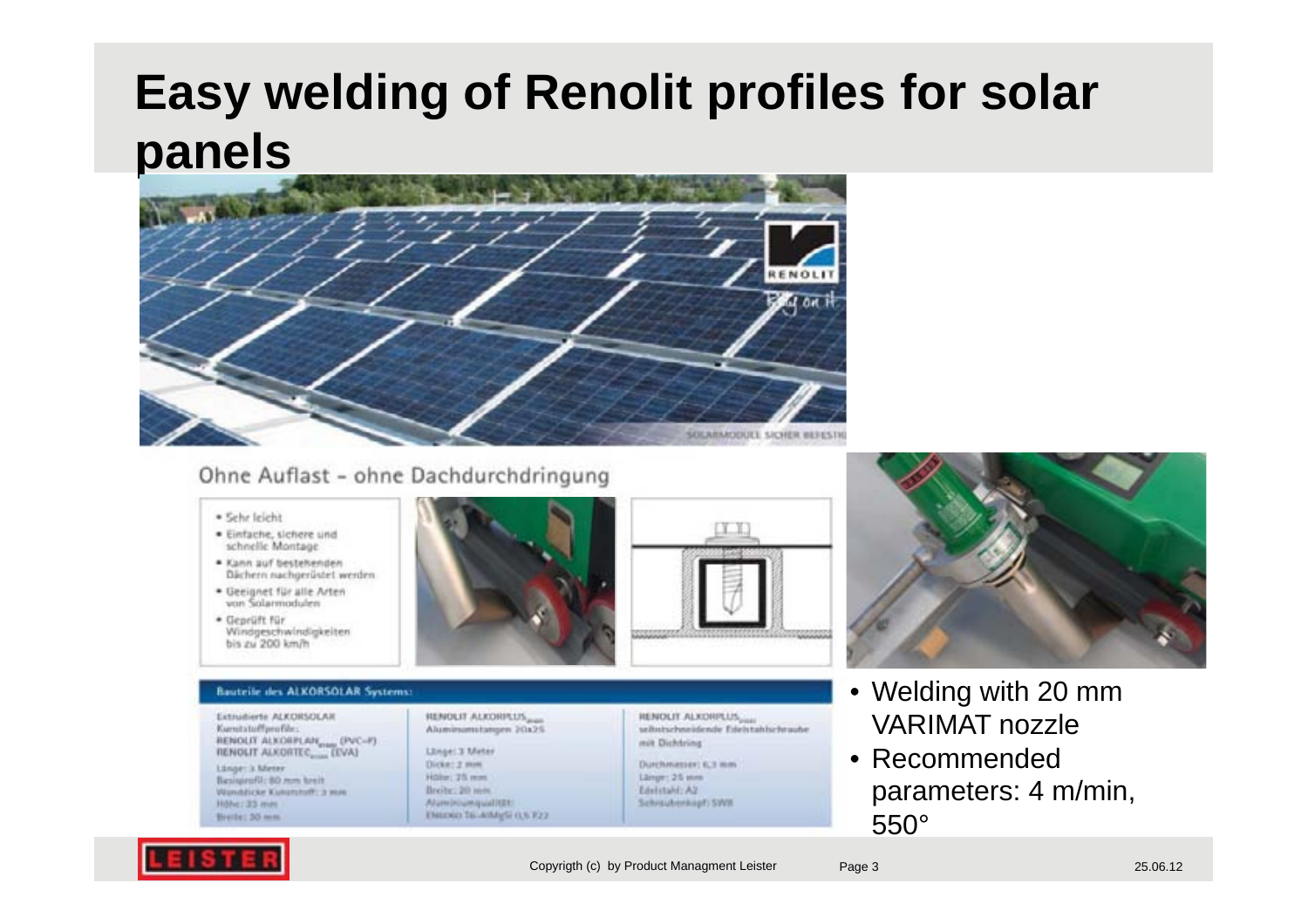# **Step 1 Demounting of air belt**



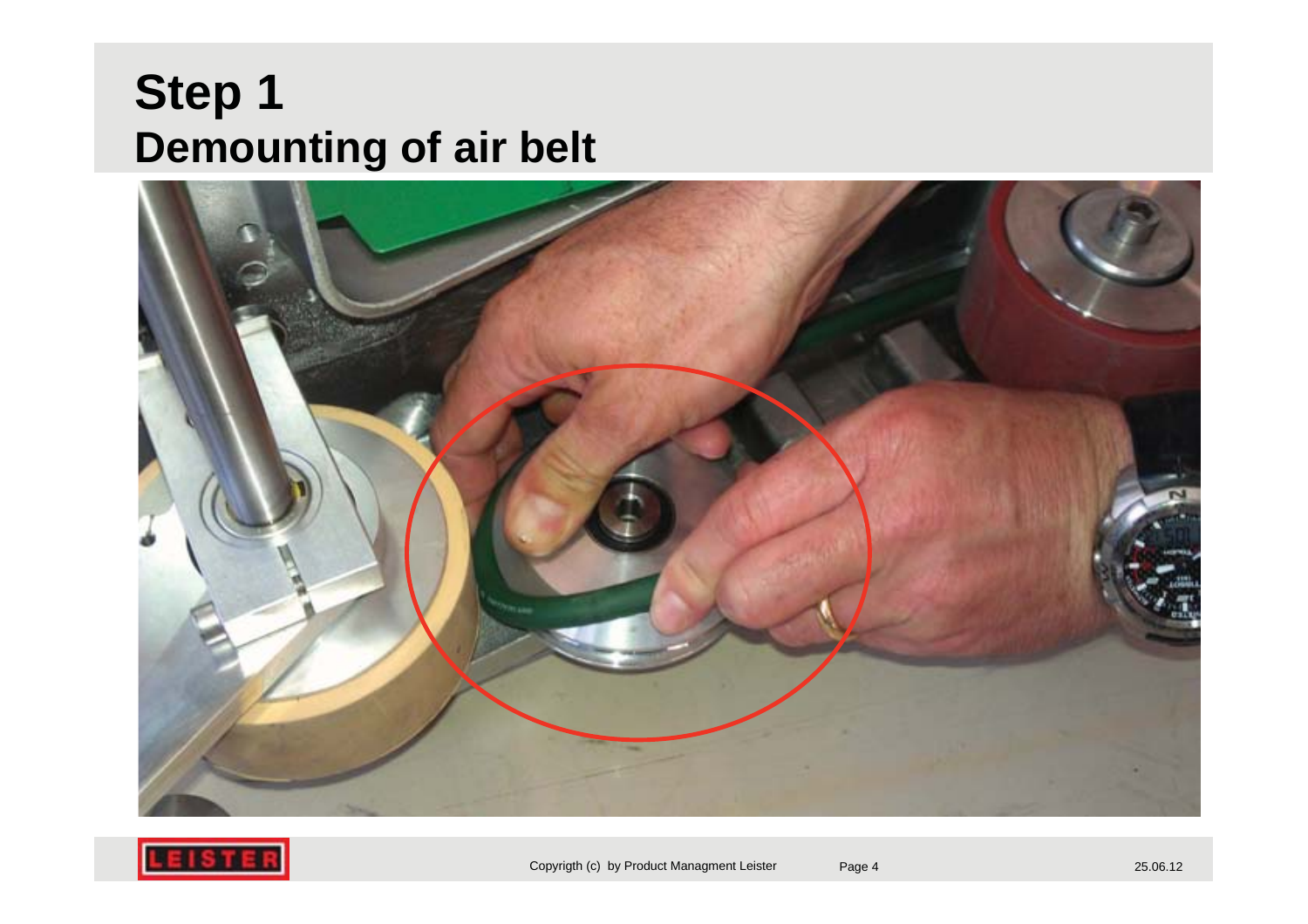#### **Step 2 Demounting of guide shaft**



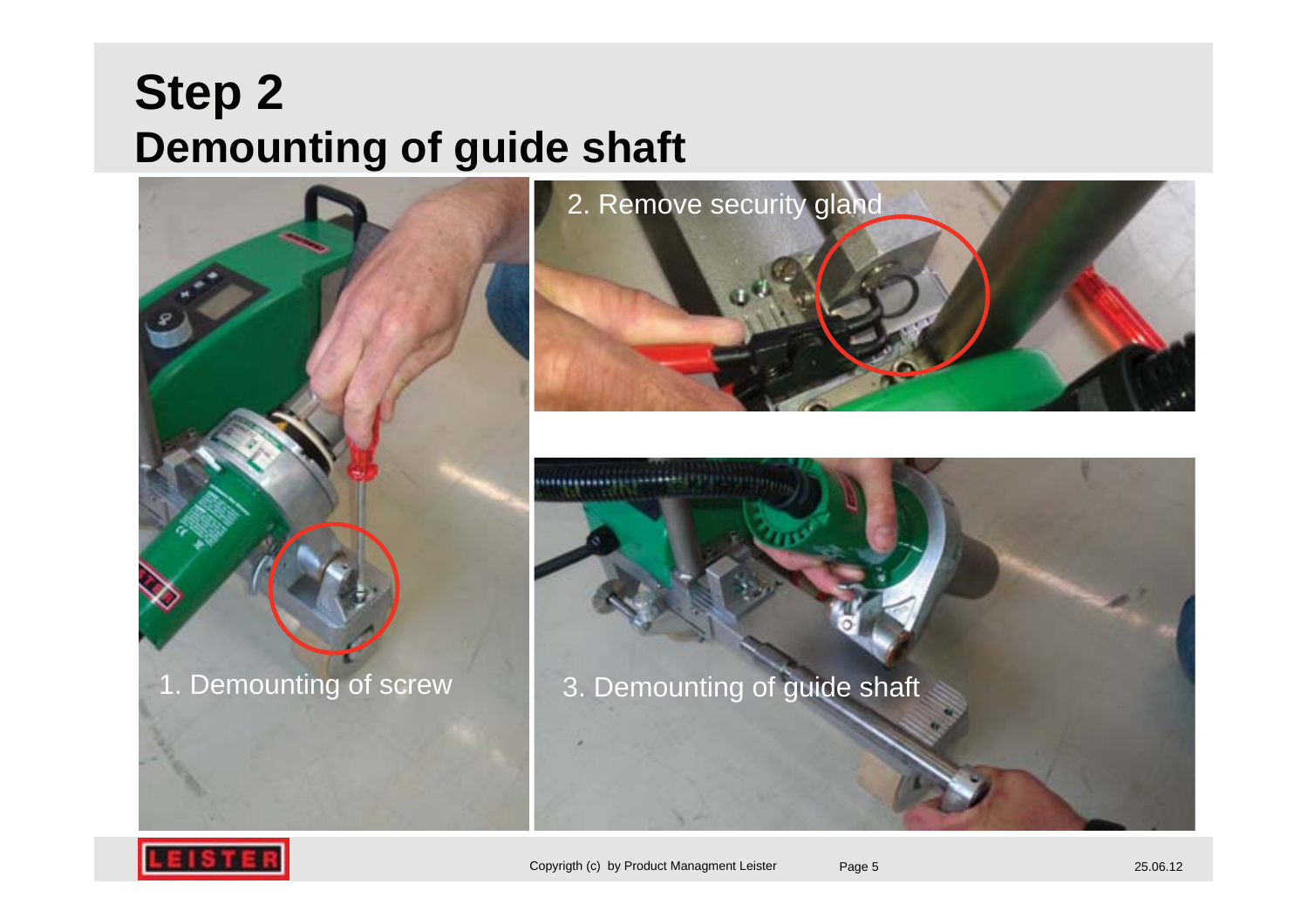# **Step 3 Removing of guide shaft**



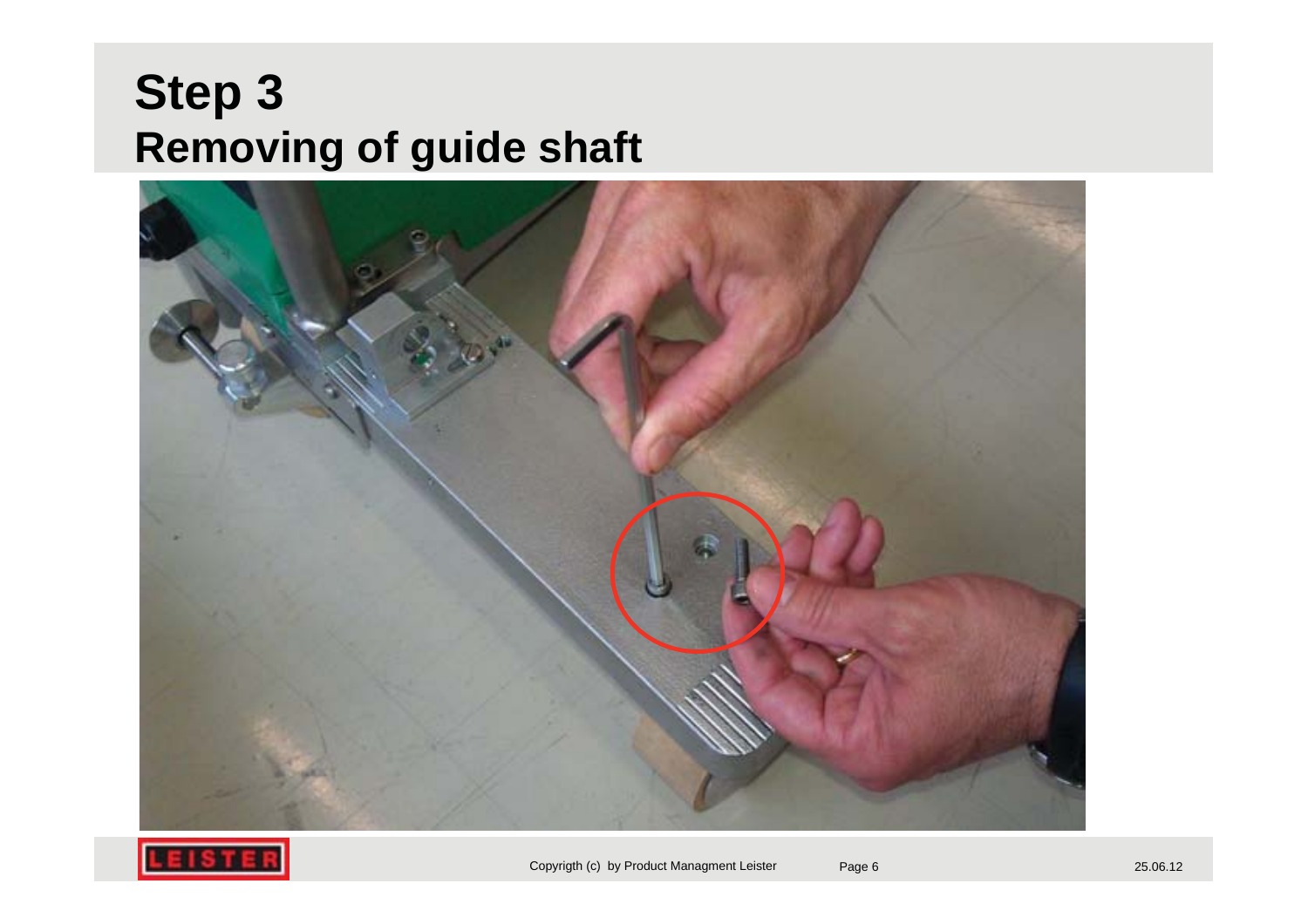# **Step 4 Removing of transport shaft**



1. Demounting of knob



2. Pull out of guide shaft

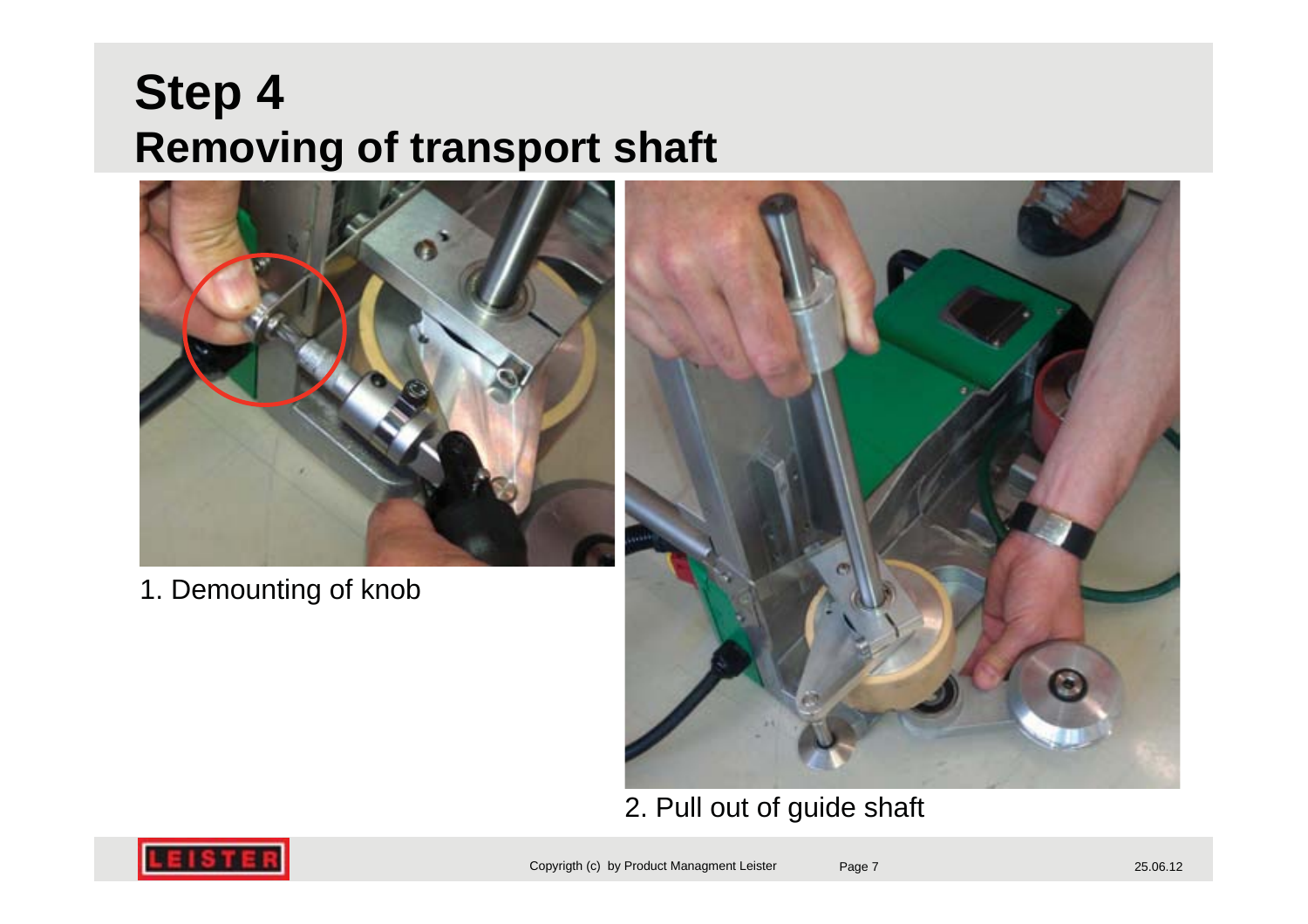## **Step 5 Demounting of bracket transport axle**



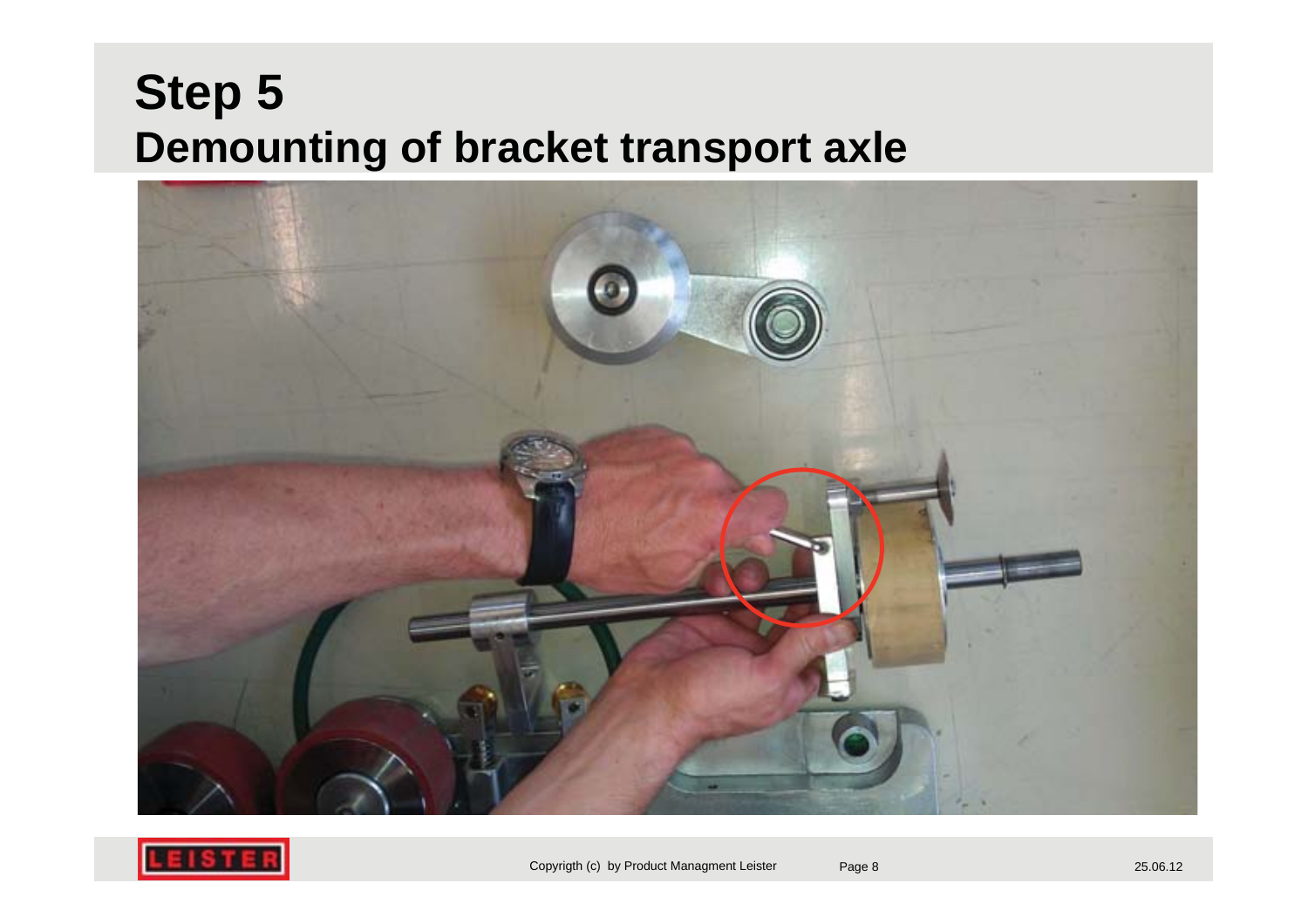## **Step 6 Removing transport roll and guiding wheel**





3. Removing of second security gland





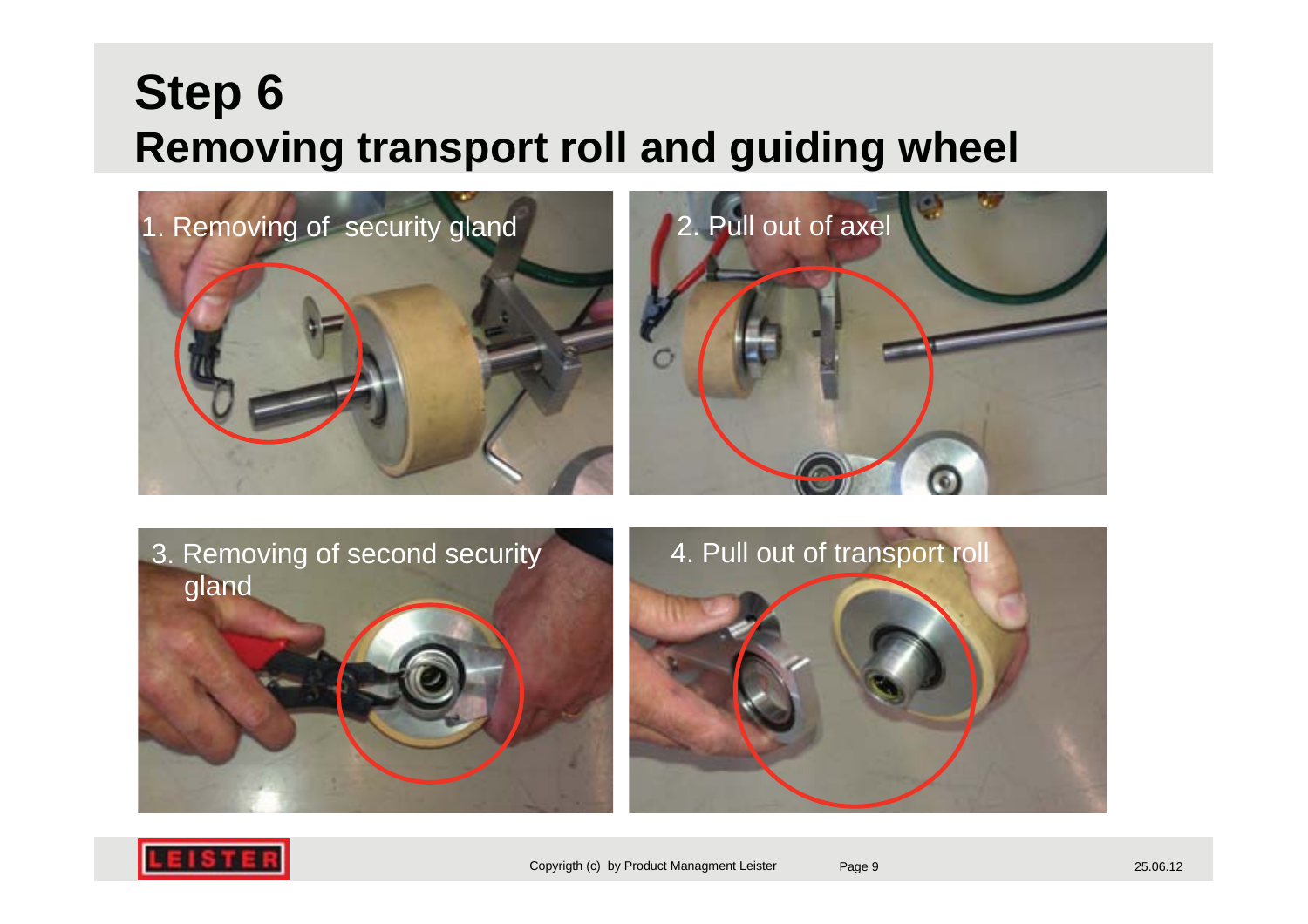# **Step 7 Insertion of guiding roll/ transport roll**







Copyrigth (c) by Product Managment Leister Page 10 25.06.12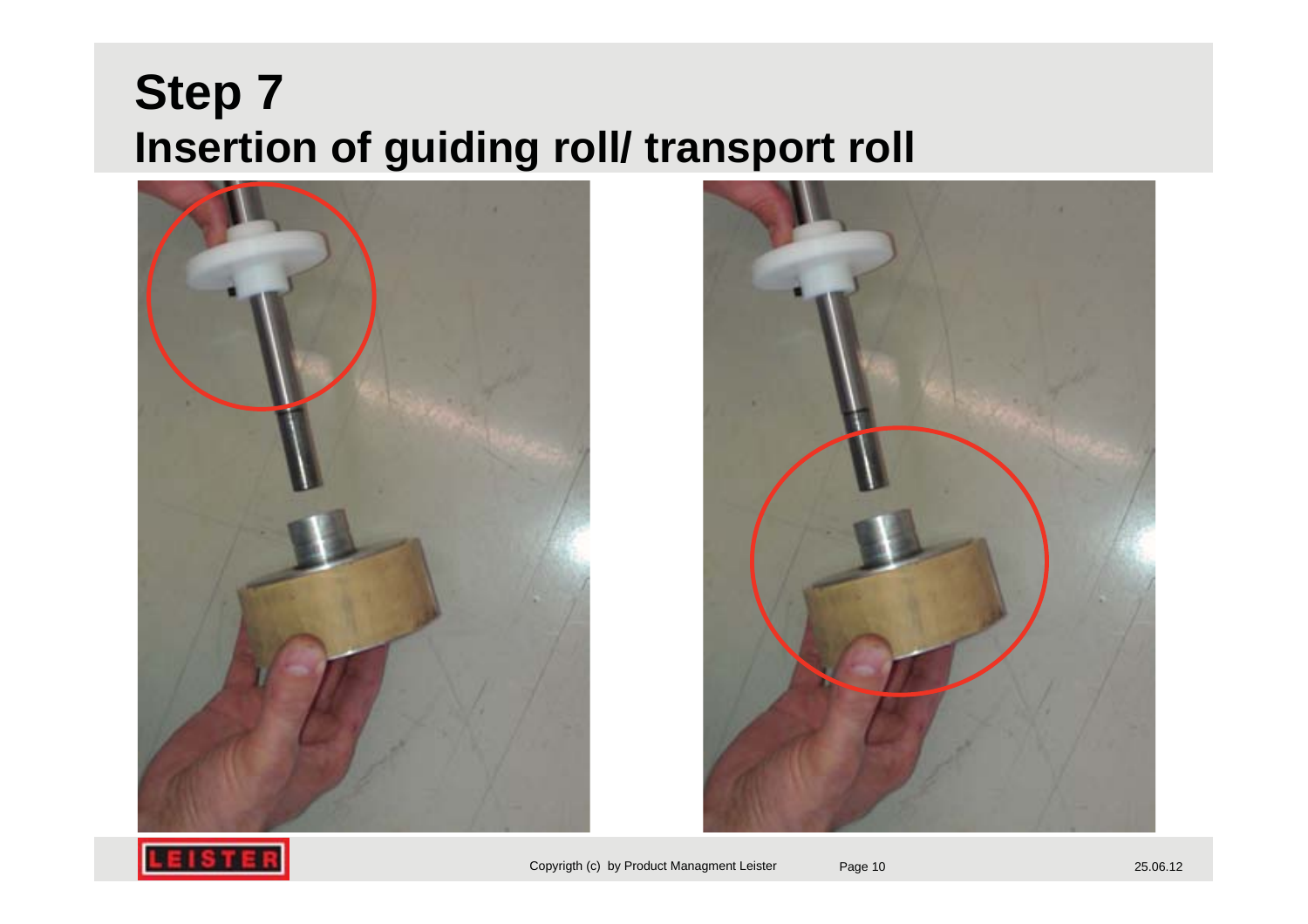# **Step 8 Mounting of transport axel**







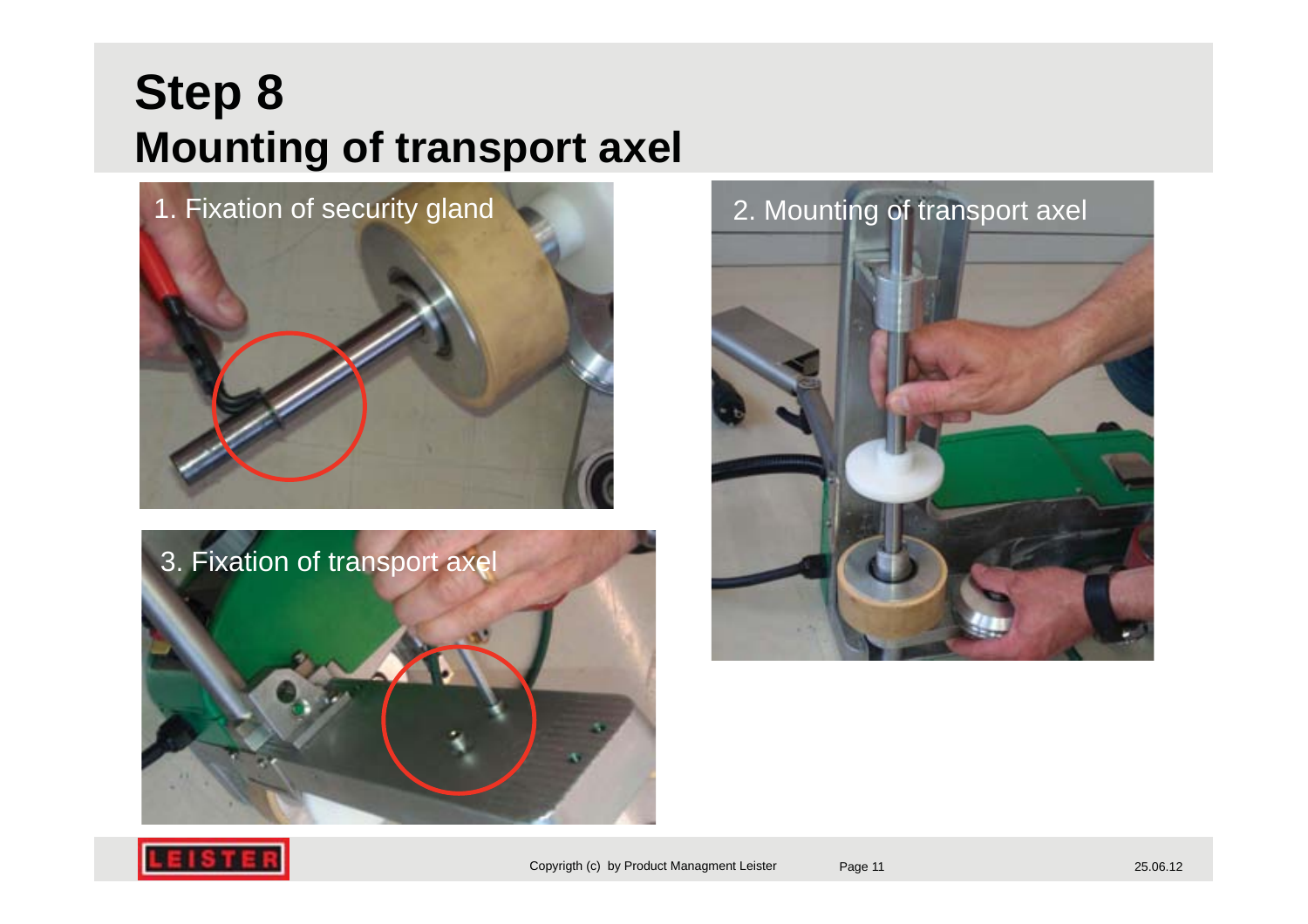# **Step 9 Mounting of air belt**



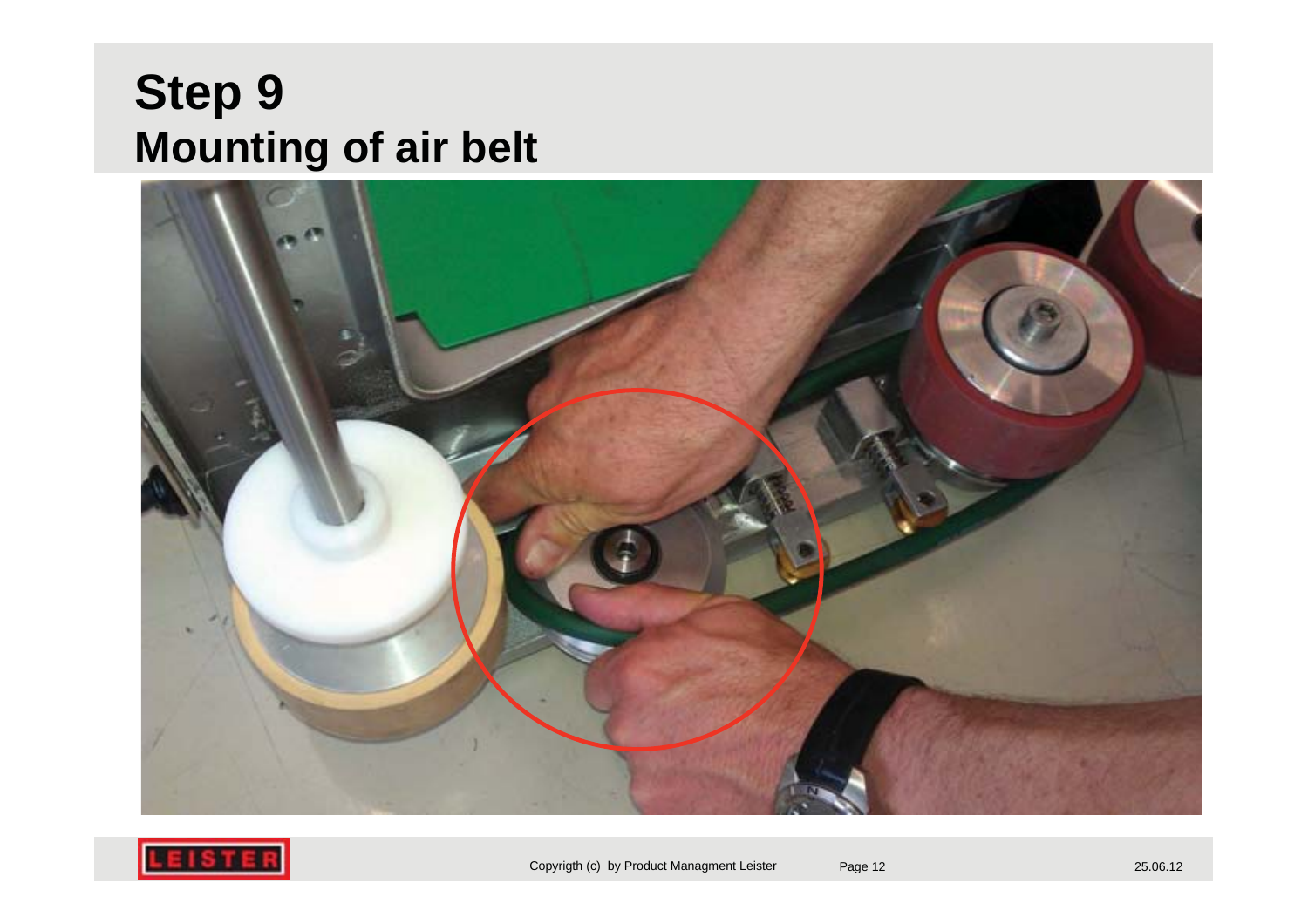# **Step 10 Adjust of drive sensor**











Copyrigth (c) by Product Managment Leister Page 13 25.06.12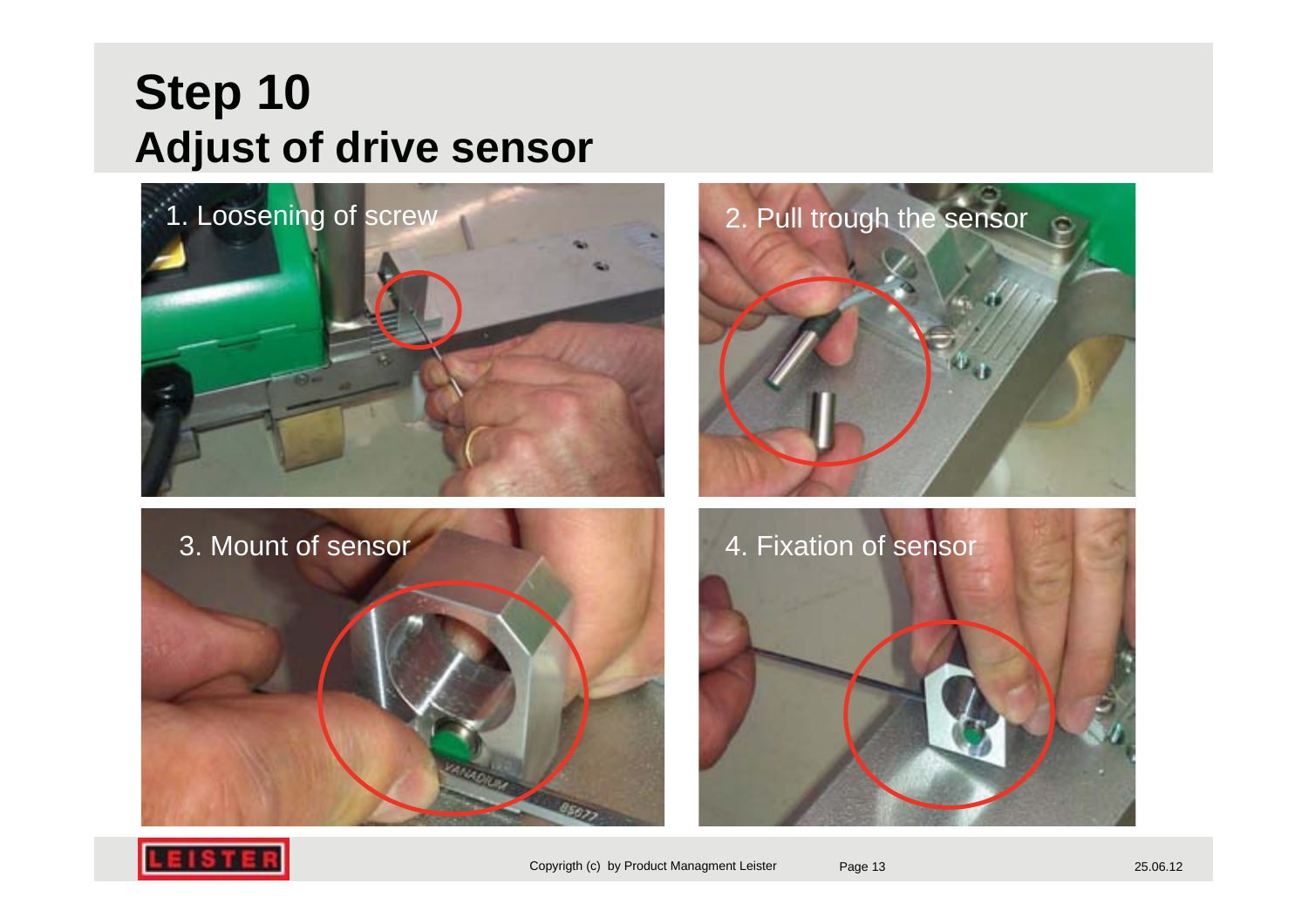# **Step 11 Insertion of blower axel**





3. Fixation of blower axel and sensor bracket

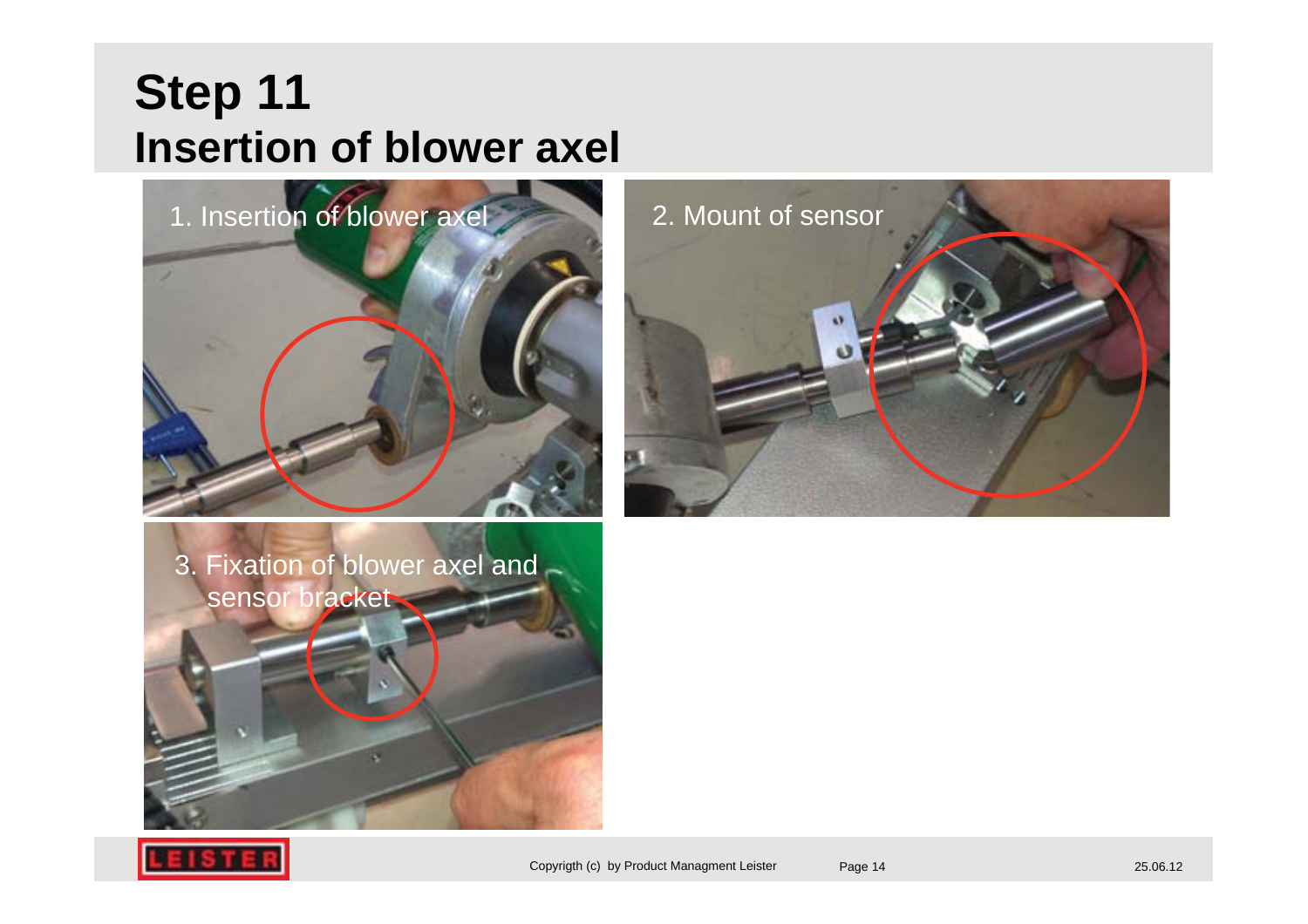## **Step 12 Pre mounting of blower axel**



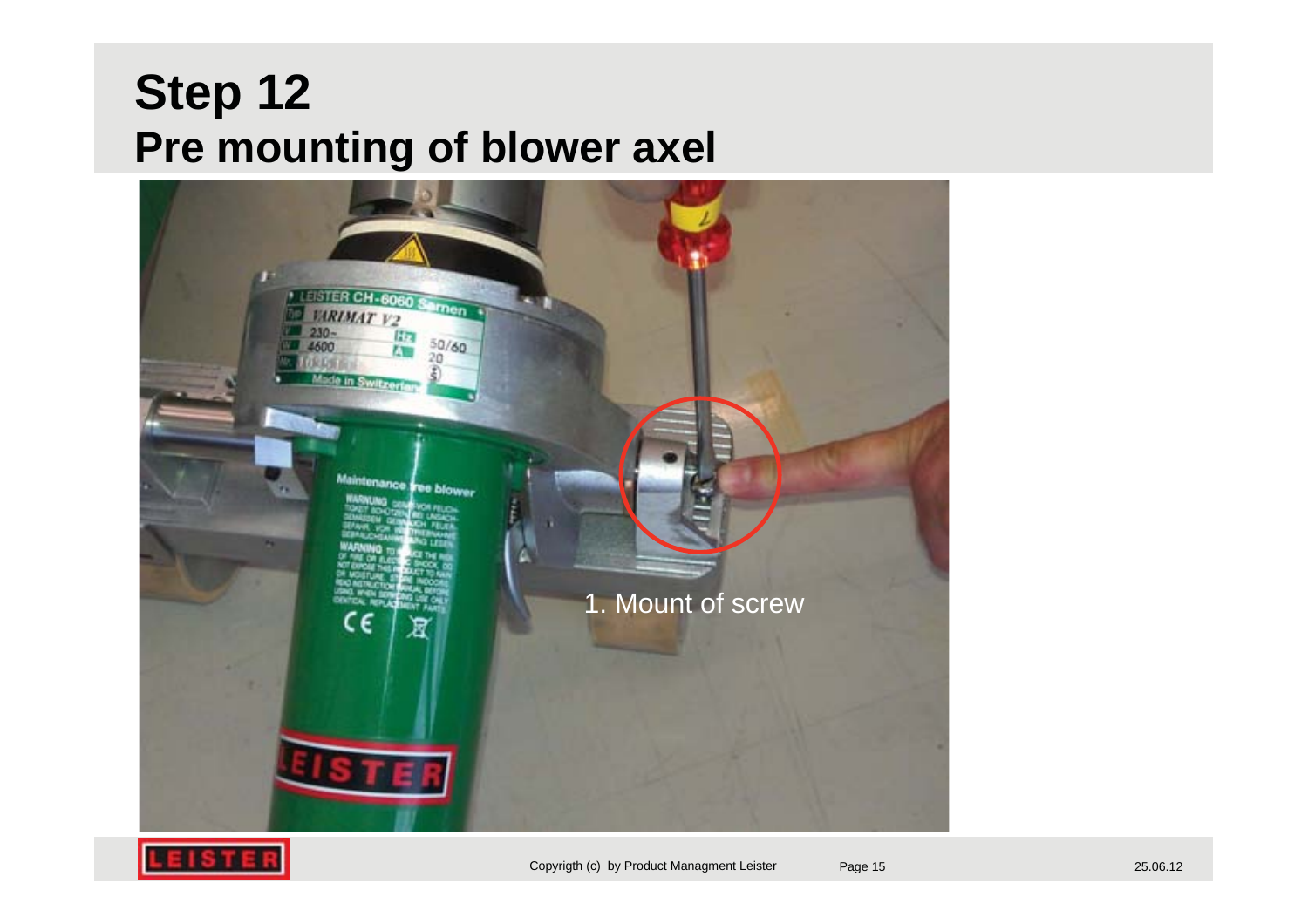# **Step 13 Mount of pressure roll**







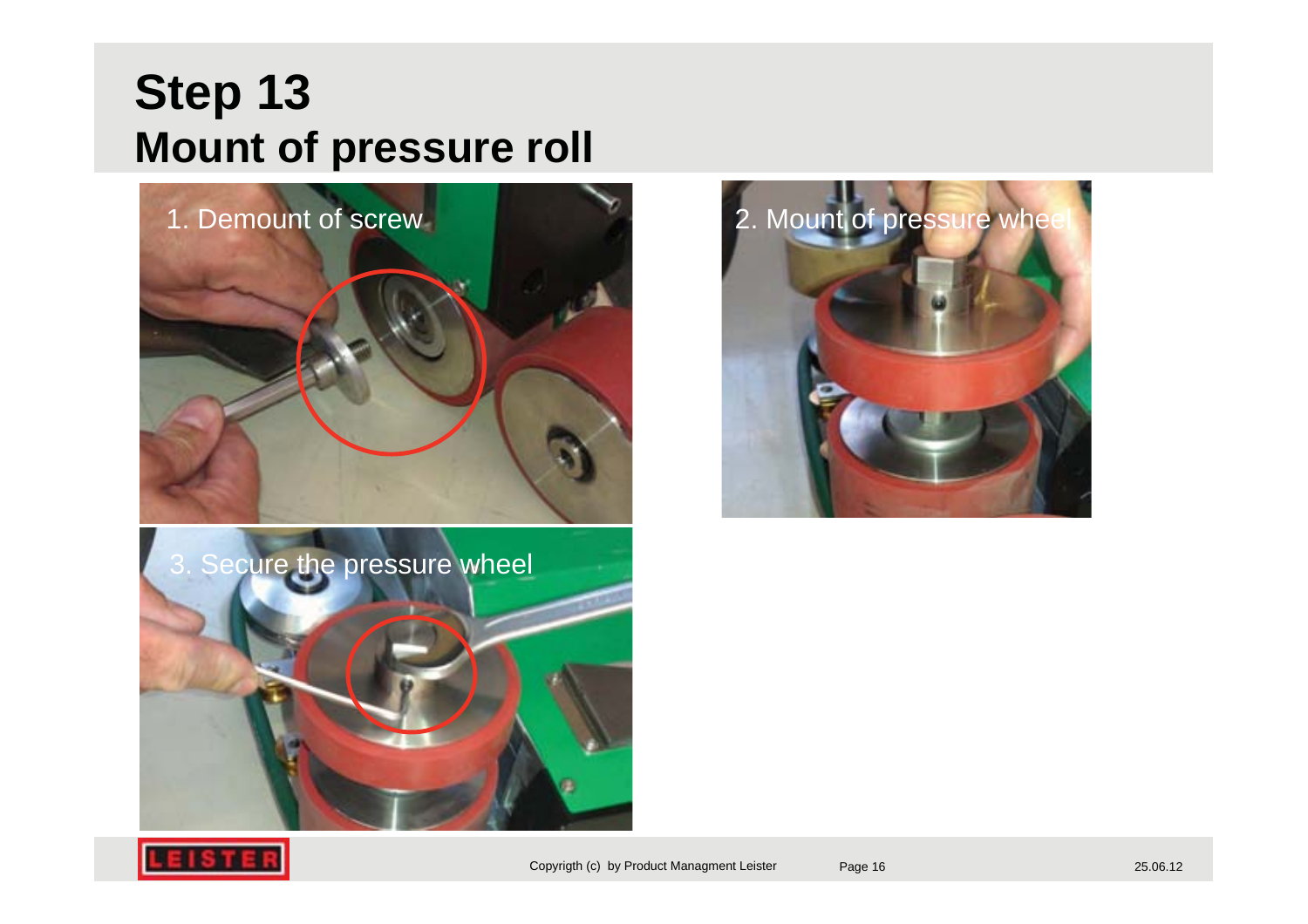#### **Step 14 Adjust of pressure wheel**



Ideal distance is between 15-18 mm.

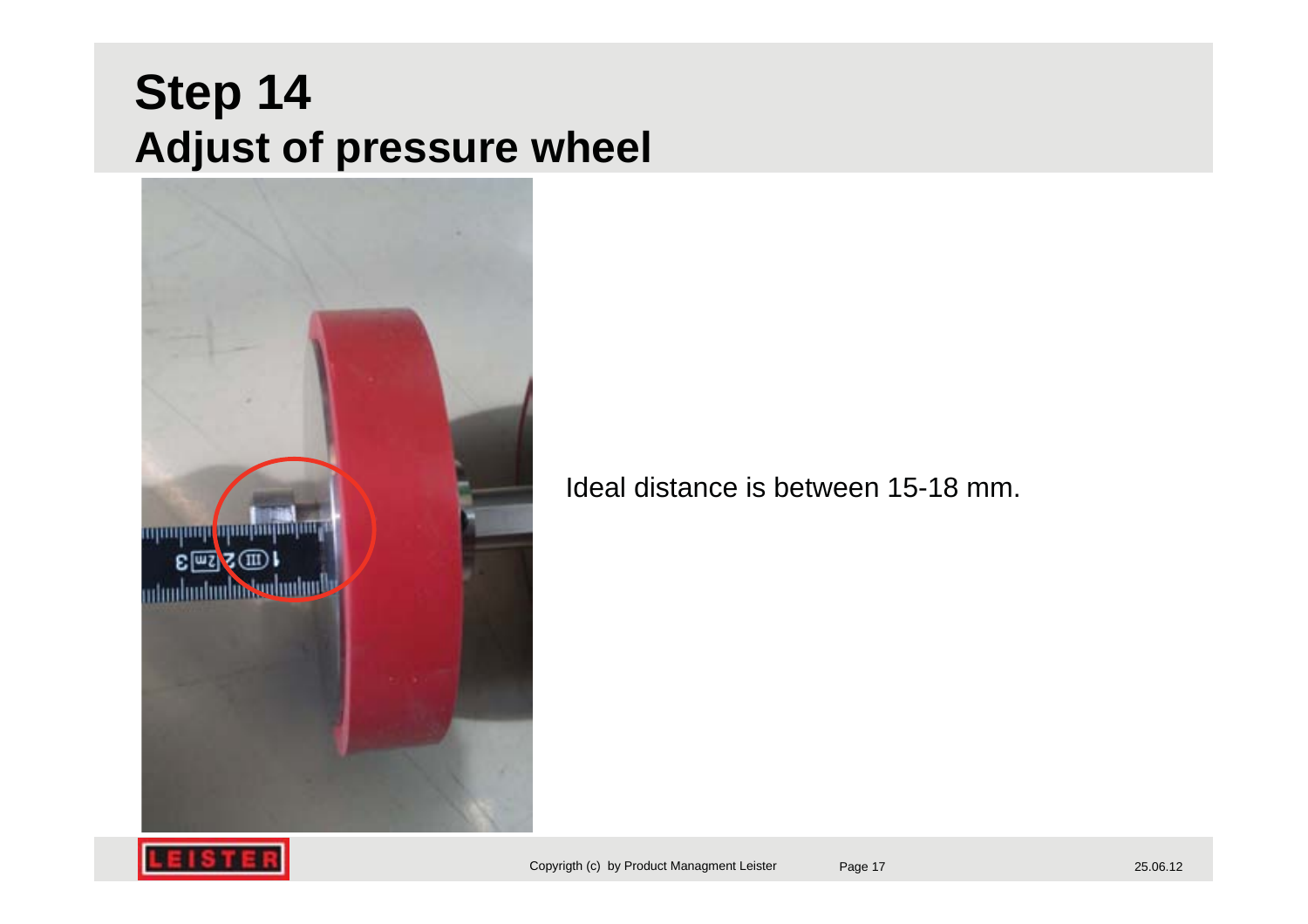# **Step 15 Adjust of guiding wheel**



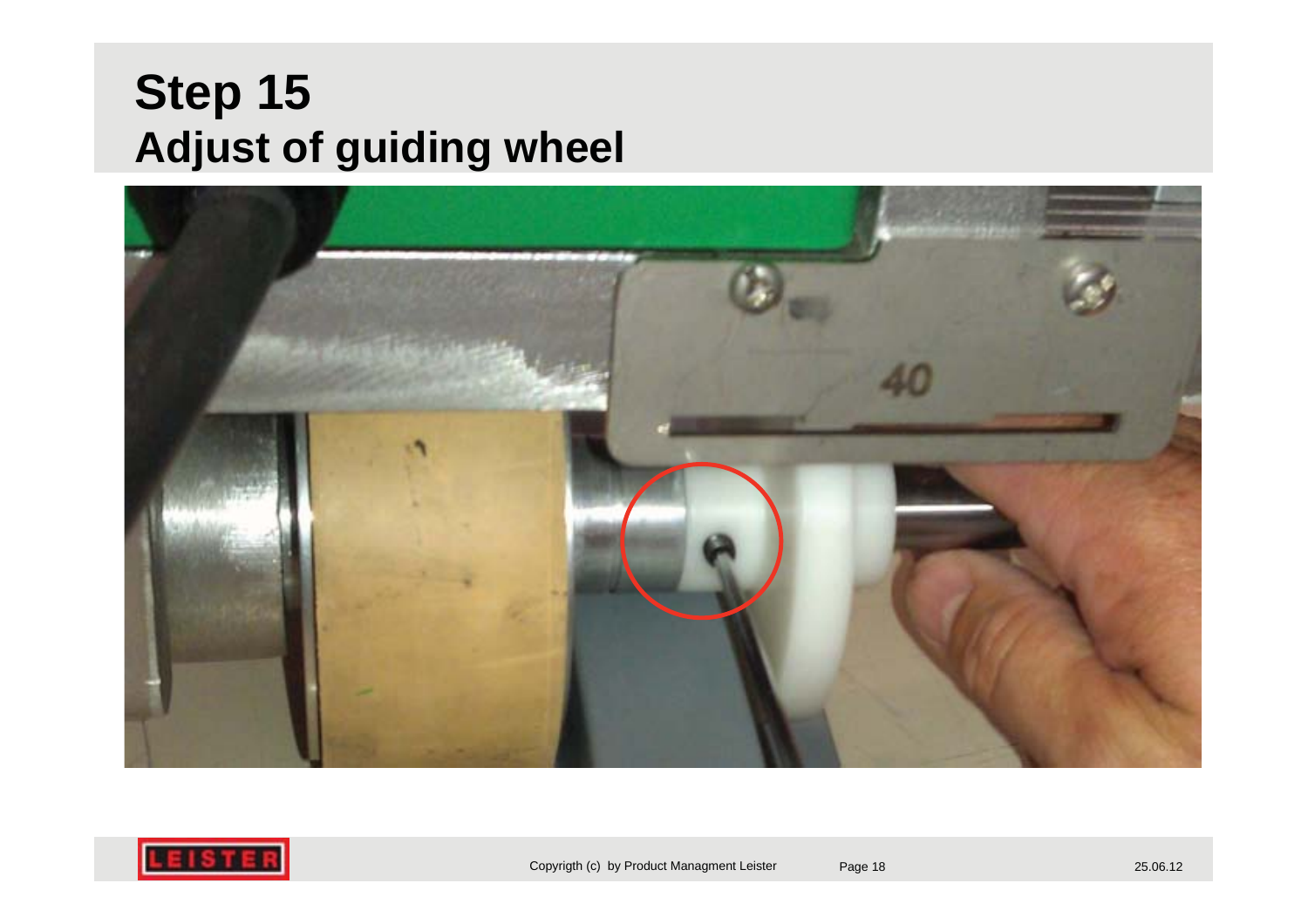#### **Step 16 Mount of 20 mm VARIMAT nozzle, Art.110.805**



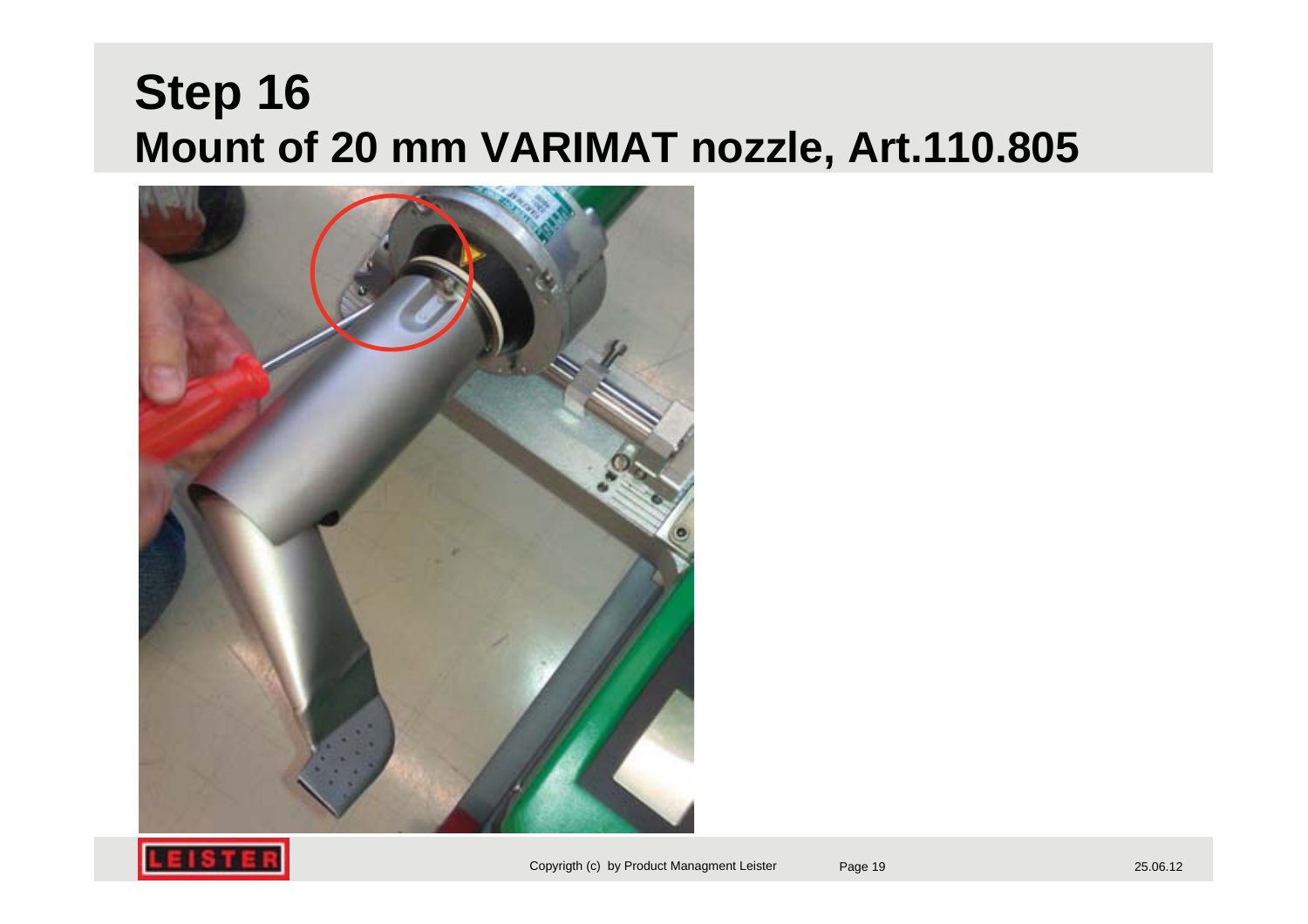#### **Step 17 Standard 20mm nozzle adjust**











Copyrigth (c) by Product Managment Leister Page 20 25.06.12